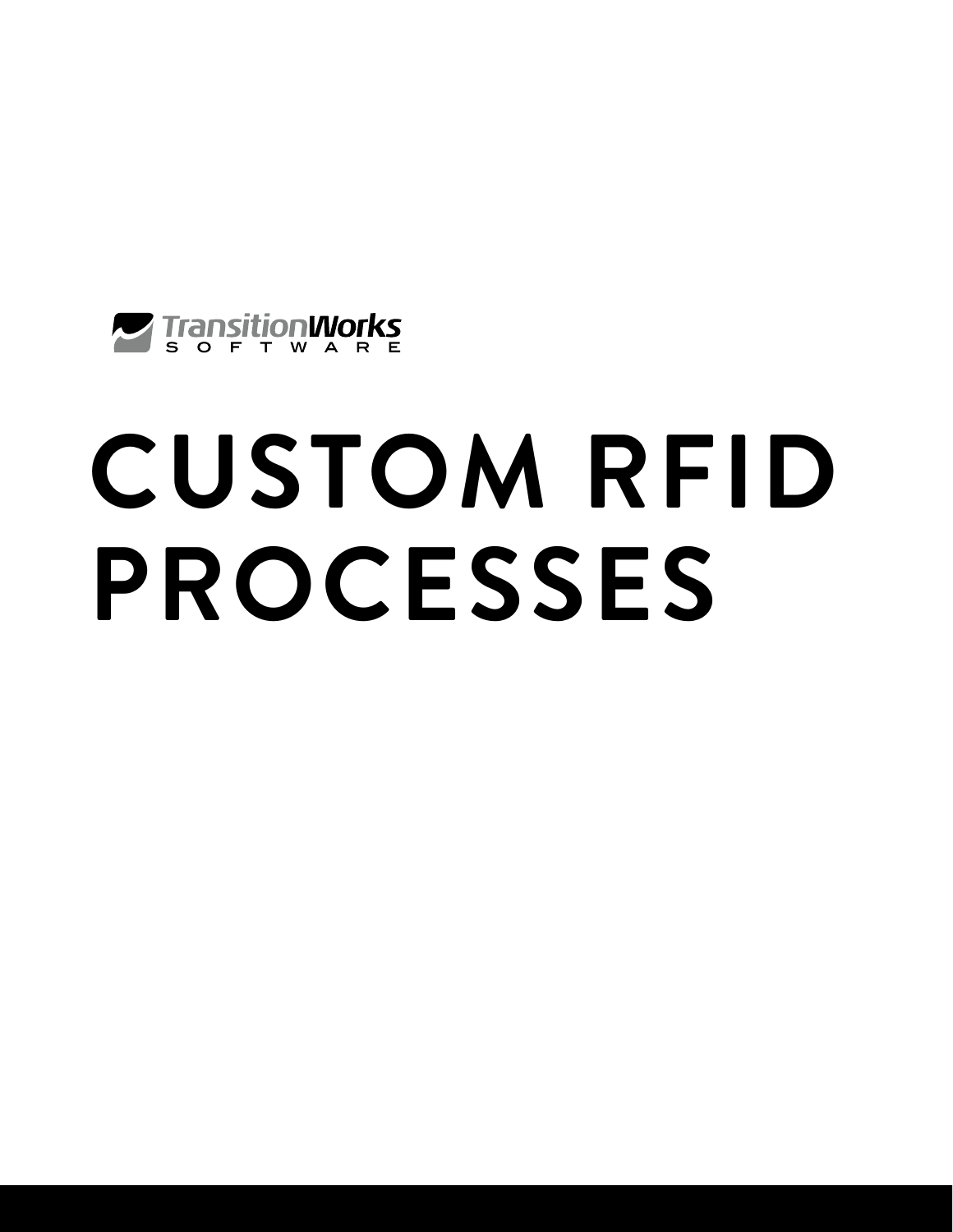# **GLOBAL CHEMICAL MANUFACTURER AND DISTRIBUTOR**

When the world's largest producer of naturally derived specialty resins and pine-based chemicals built a new centralized distribution center managing all products from their U.S. manufacturing facilities along with all outbound shipments to customers, the company required total automation of inventory movements.

- Headquarters: Southeast United States
- World's largest producer of naturally derived specialty resins and pine-based chemicals for the adhesives, inks and coatings, lubricants, fuel additives, mining and oleo chemicals markets.
- Products include fatty acids, rosins and terpenes are used to help make fragrances, personal care items, plastics, household cleaners, soaps, inks, paints, rubber products, hydraulic fluids, roofing material and much more.
- Operations world-wide
- Manufacturing facilities in United States and Europe

## **BUSINESS ISSUES**

#### **Quick Inventory/Real-Time Visibility**

Making a decision to create a centralized distribution center and receive product delivered 24x7 from their 5 manufacturing facilities led the world's largest producer of naturally derived speciality resins and pine-based chemicals to TransitionWorks Software.

The customer needed a mobile WMS solution for the centralized DC that was tied into the manufacturing facility for finished goods labeling. The customer required processes to quickly unload the trucks, putaway to designated location, and be able to immediately see the inventory and pull product for shipment.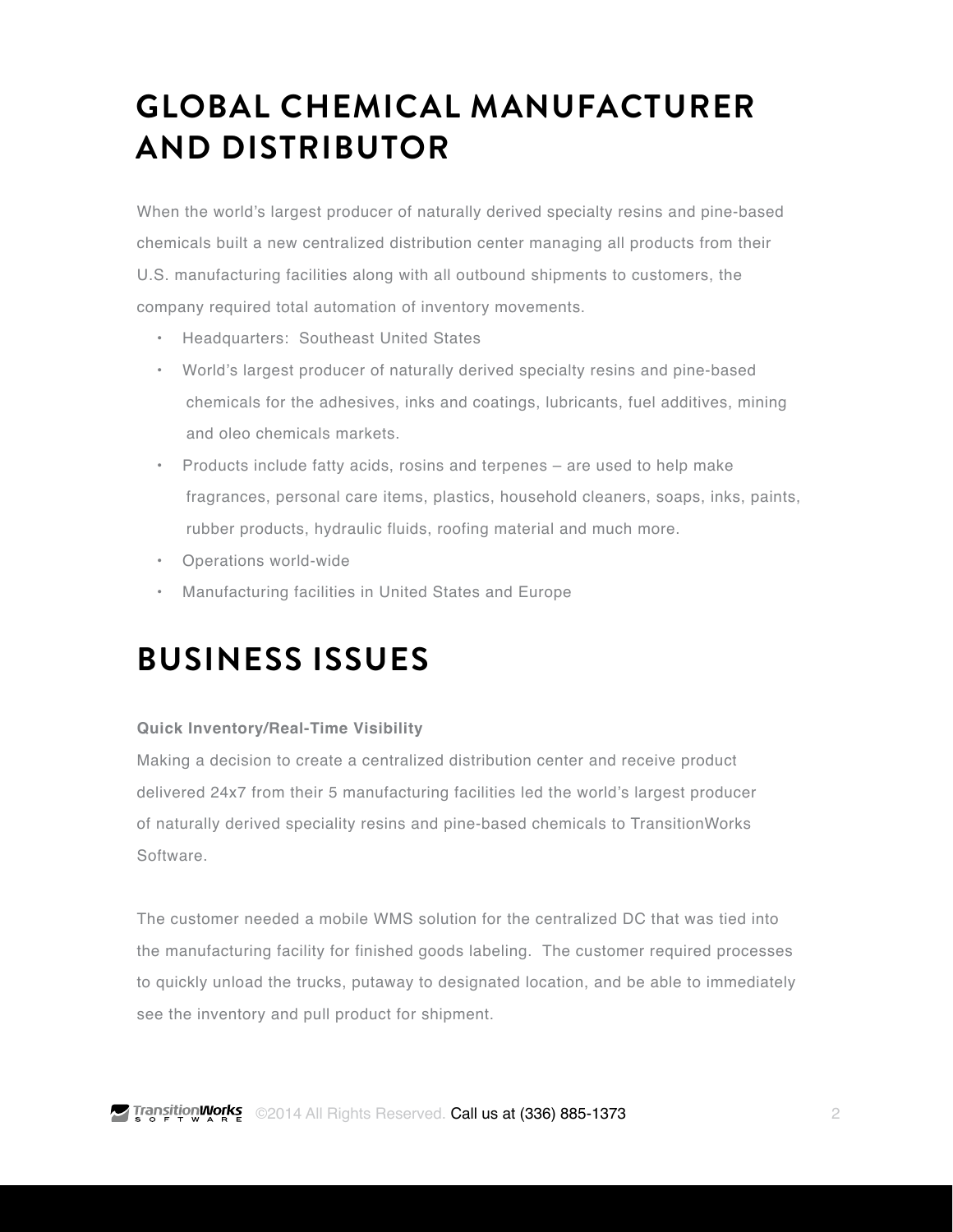Inventory accuracy required for 5 manufacturing facilities, 1 central distribution center

- Up to thirteen truckload shipments to DC/day (260 pallets/day)
- Need to segregate production batches, mixed batch pallets
- Need climate-controlled storage for some items
- Need to assign specific batches and/or pallets to specific customers for quality assurance
- Need to accurately pick, stage and load the same volume of outbound customer shipments/day

#### **Storing the right product in the right place**

- Two warehouse areas
	- Cool storage (climate controlled)
	- Main warehouse
- Multiple warehouse storage requirements
	- Five pallet flow-through
	- Three pallet flow-through
	- Single pallet selective
	- Three rack sections high, moderate, low turnover areas
	- Floor storage bays for stackable product, drums

## **INVENTORY AND ORDER ACCURACY**

- Need real-time ability to track inventory movements within the DC
- Require accurate picking, staging and loading the right product for shipments
- Lot control must have FIFO picking/shipping
- Ability to assign specific batches and/or pallets to specific customer orders
- Track and distinguish assigned product from available product to ship
	- Combine customer orders into shipments (trailers)

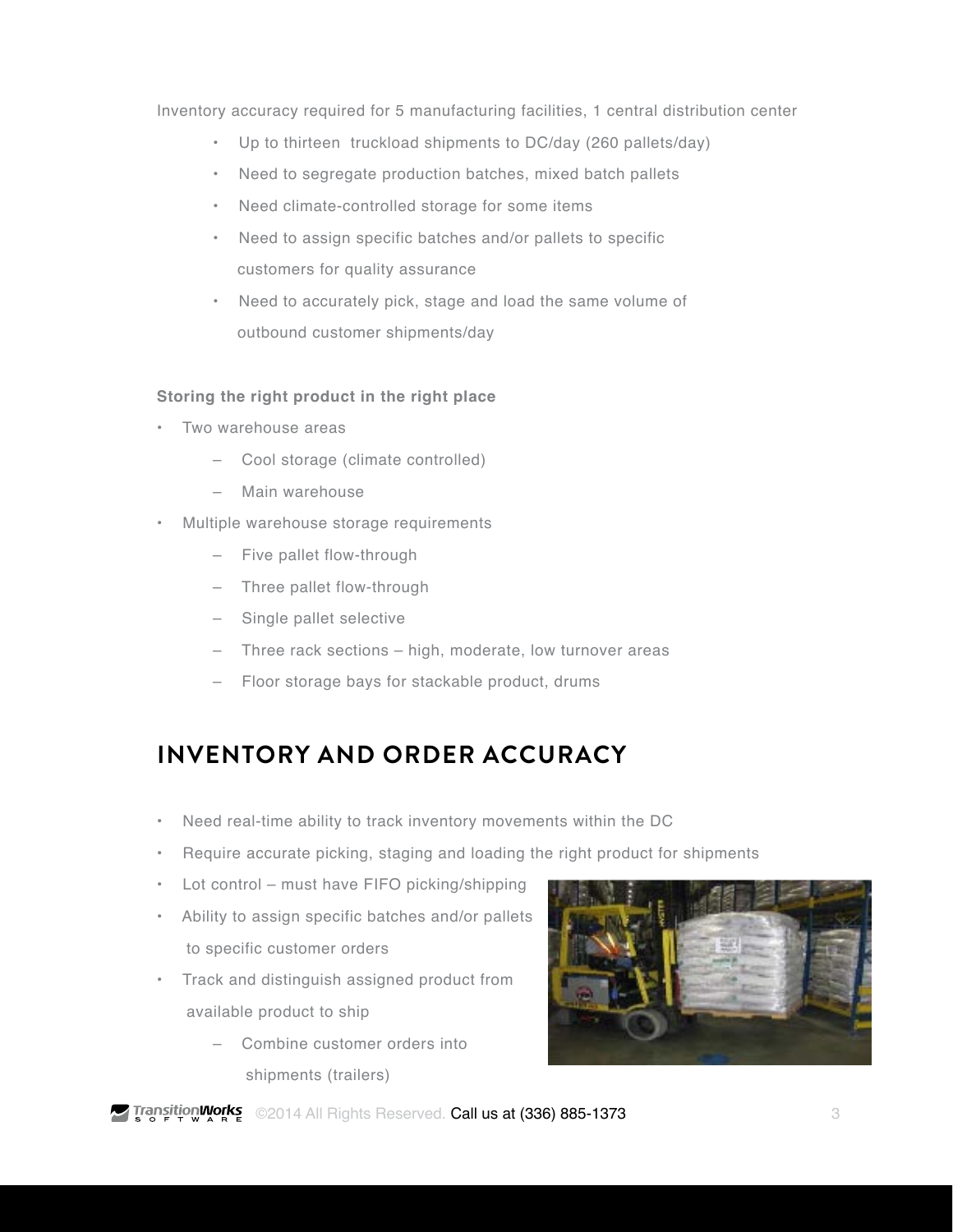- Quickly and accurately locate assigned product for staging of customer shipments
- Verify the correct product is loaded on the correct trailer for shipment
- Must interface with SAP ERP customer order data

## **TRANSITIONWORKS SOLUTION**

#### **WMS Processes**

#### **At the 5 manufacturing facilities**

- RFID and barcode product labeling
- Shipment/ASN creation
- BOL printing/re-printing utilizing Crystal Reports®
- Trailer departure and shipment tracking

#### **At the central distribution center**

- Receiving and inventory movement
	- Trailer receipt and shipment tracking
	- Directed put-away
- Customer Order Fulfillment
	- Integration with SAP Customer
- Order Data automated near real-time
	- Directed Picking and Staging
- Customer order fulfillment
	- Directed Loading
- RFID enablement & tagging (Class 1, Gen 2 RFID tags)
	- All inbound pallets
	- Pallet rack locations
	- Floor storage locations
	- Wall locations
	- Lowest tier of selective rack locations
	- Staging bays
	- Dock doors



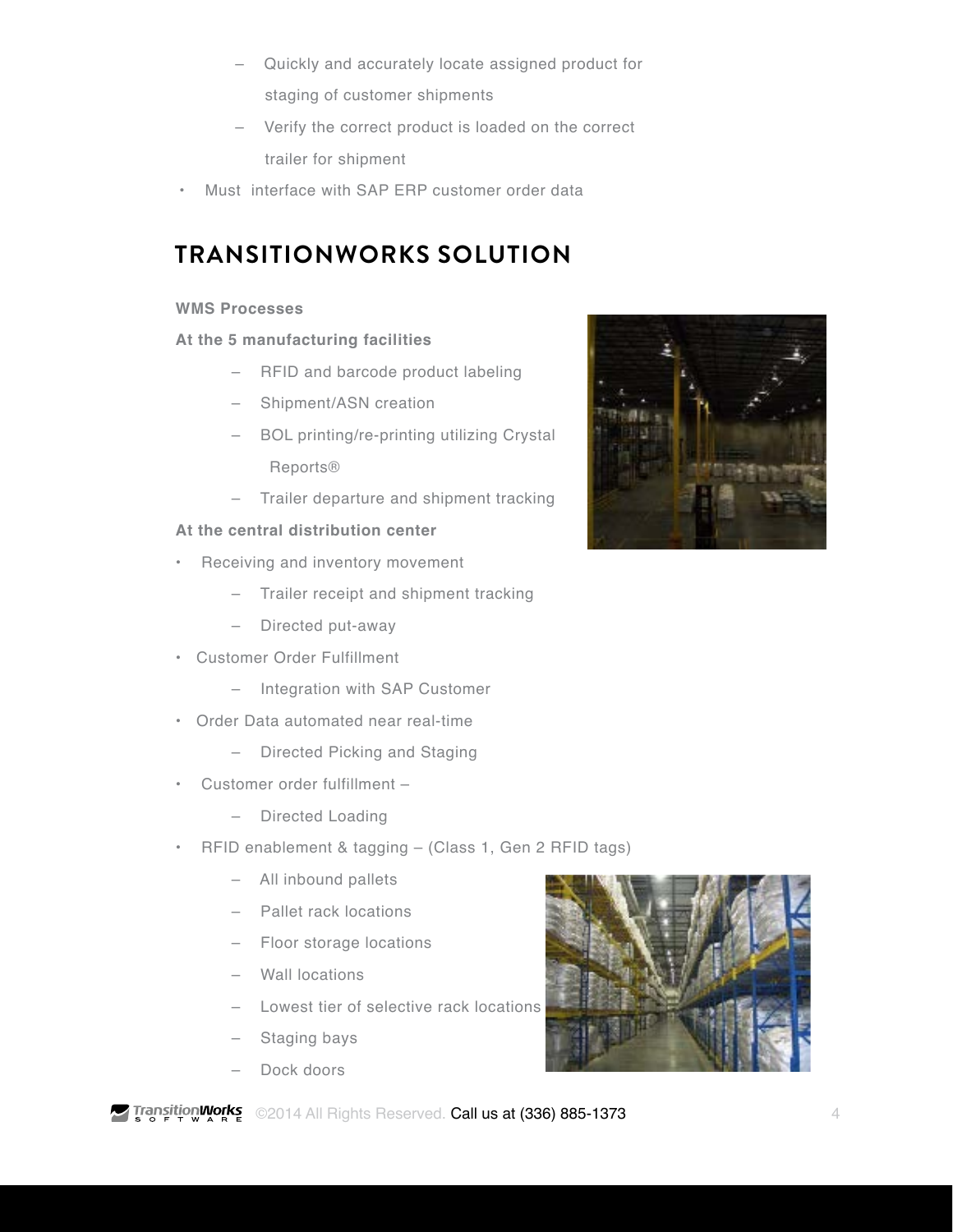#### **WMS Project completed in about 180 days**

- Scope, charter, establish requirements, detail design specifications
- Site survey, install wireless 802.11 infrastructure
- Determine hardware
- Deploy printers at 5 manufacturing facilities and warehouse
- Create TransitionWorks WMS processes for all inventory processes
- Label all locations in warehouse
- Supply data to SAP order processing system
- Begin labeling all single SKU pallets from 5 manufacturing facilities
- Testing of all WMS processes
- Training of all manufacturing and warehouse users of the WMS solution.
- Documentation, signoff

#### **The recommended solution included:**

- Custom WMS solution built with TWS-DT
- TWS-RT
- TWS High Availability
- Integration into SAP
- Motorola/Symbol MC9090 hand-held devices
- Motorola/Symbol RD5000 forklift devices

## **BUSINESS BENEFITS**

- Reduced labor by 27% at warehouse
- Order shipping accuracy improved to 99%
- Inventory location accuracy went from 76% to 99.7%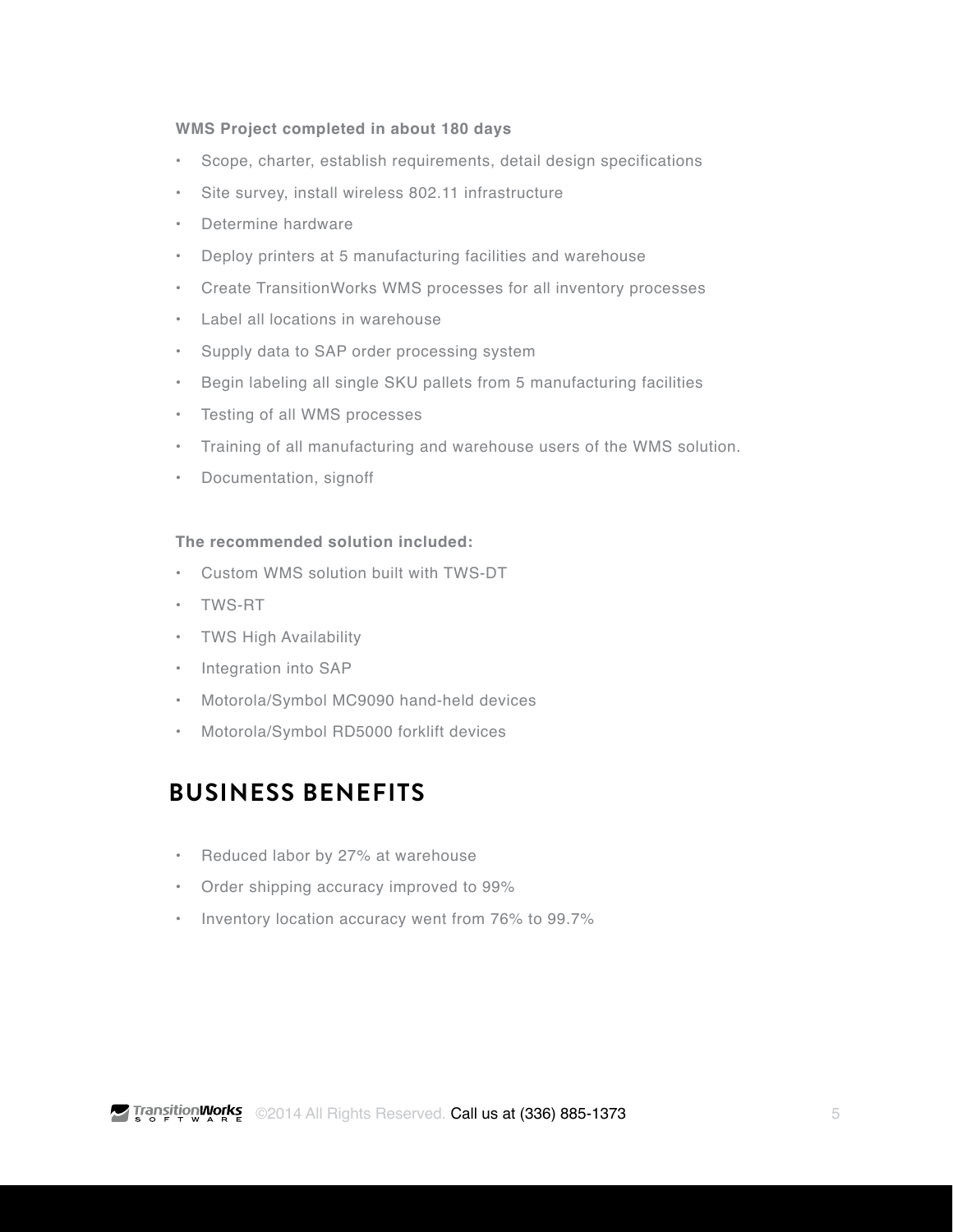## **NEXT STEPS... THE POWER OF RFID**

*"We built and designed the new warehouse for automation.Our next step is to take the TransitionWorks WMS custom solution and create autonomous RFID processes for inventory movements from receiving to shipping," stated the Operations Director. "We are already tagging each pallet with C1G2 RFID label at the manufacturing facilities. Our Phase I goal was to decrease labor costs, while increasing inventory accuracy and product being shipped correctly to customer. We accomplished these goals within 3 months of implementation."*

#### **RFID Enablement**

- Vehicle mounted Motorola RD5000 Readers
- Reader mounted in back stop of fork lift
- Integrated proximity sensor to activate/deactivate Detection processes for pallet reader
- Integrated fork-facing antenna for detection of pallet on forks
- External antenna to detect rack, floor, staging bay, dock door tags
- Continuous power to reader via fork lift's electrical system for uninterrupted operation for the duration of the working day

#### **TransitionWorks RFID functionality**

- OHIO via replacing barcode scanning with RFID tag detection
- engagement and disengagement
- Detection processes for rack, floor, staging bay and dock door locations